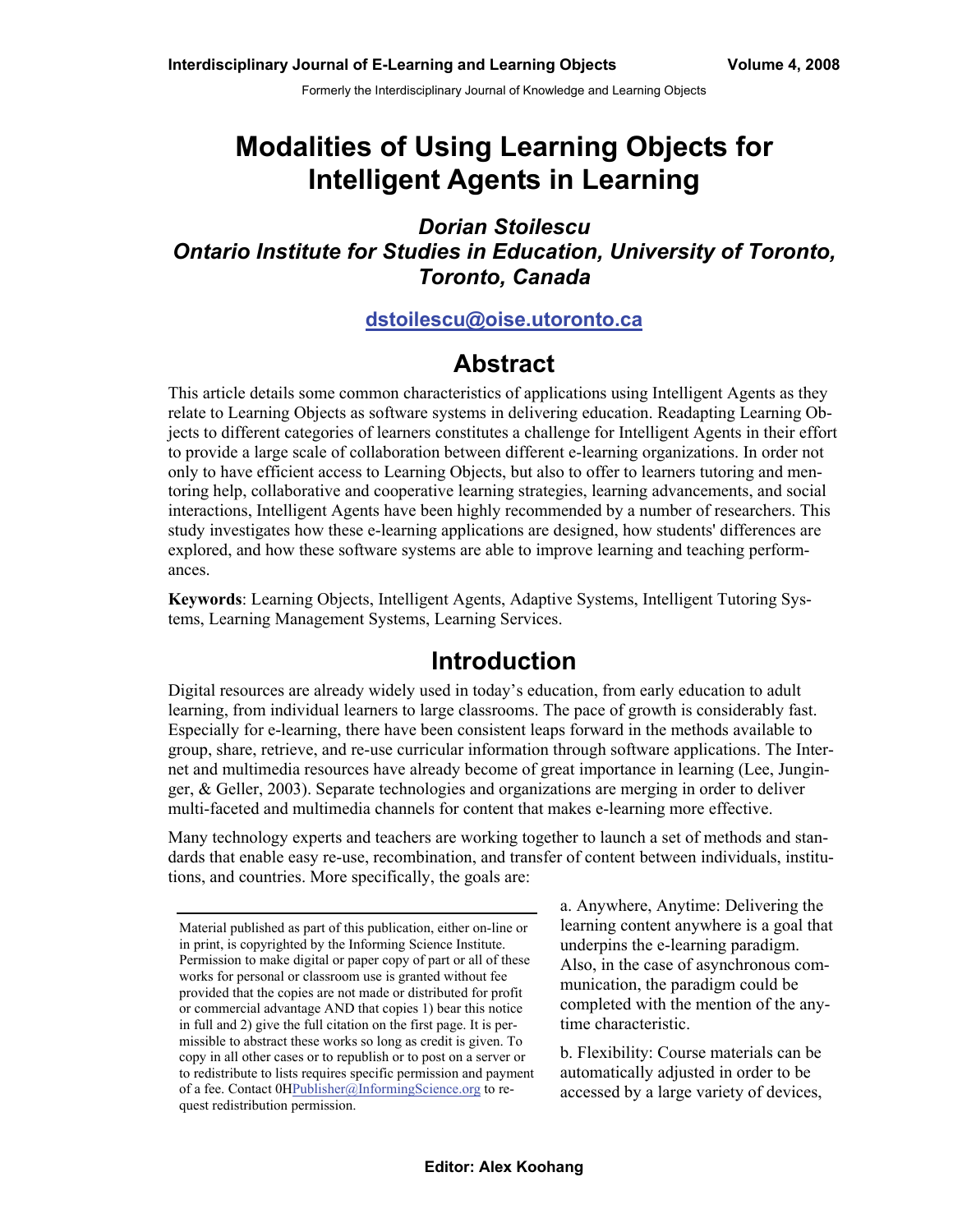ranging from the workstations and desktop PCs to Personal Digital Assistants (PDAs) and mobile phones.

c. Personalization: The courseware's content delivers a unique learning experience appropriate to the capabilities, skills, and needs of each individual.

d. Adaptivity: The system is not only able to profile users but is also aware of changes.

e. Contextualization: The content is delivered considering a specific sociocultural environment.

This study describes specific efforts to increase and diversify learners' access to e-learning opportunities. More precisely, it investigates specific ways in which digital resources are designed and stored into different systems and organizations, and automatically delivered to learners. How can the information be digitized in order to be accessible, inter-operational, purposeful, and useful in storing different areas of knowledge? How can the digital resources be efficiently used to teach students? What kind of application should be designed in order to explore digital resources better?

Since 1994 numerous organizations have been attempting to organize the curricular contents around the concept of Learning Objects. After many Learning Objects were collected, stored, and evaluated, the problem of efficiently using them for educational purposes is still a challenge. This investigation focuses on a specific direction - the use of Intelligent Agents in processing Learning Objects. This paper is organized in five sections. After this introductory section, the second section summarizes the basic properties of Intelligent Agents and Learning Objects. In the next section, some of the educational perspectives brought by intelligent-agent applications are presented. In the fourth chapter software characteristics of educational applications using Intelligent Agents in manipulating Learning Objects, areas of research, and challenges of building these types of applications are discussed. The final section contains an overall perspective, discussing some drawbacks and main trends for Intelligent Agent applications using Learning Objects.

## **Main Theories about Learning Objects and Intelligent Agents**

This section presents the main concepts and the evolution of Learning Objects and Intelligent Agents concepts, considered separately. First, we will describe the concept of Learning Object. There is no universal definition of Learning Objects. The Learning Object concept was first popularized by Wayne Hodgins in 1994, during his activity at the Computer Education Management Association (CeMA) working group, when he introduced the term "Learning Object" (Polsani, 2003). The origin of this term started to be significantly related with the Object Oriented Programming (OOP) paradigm (Bratina, Hayes, & Blumsack, 2002; Robson, 1999).

In time, the meaning of Learning Object changed. Learning Objects became more concerned with the relevance of information, knowledge, and learning content than with the OOP aspects. A first attempt to standardize the notion of Learning Object was done by IEEE (the Institute of Electrical and Electronics Engineers, 2002). According to the definition of the IEEE committee, a Learning Object could be any piece of information; it was not significant whether the information is digital or not. Therefore, this definition was considered too general. For Quinn and Hobbs (2000) a Learning Object is anything digital. In this case, all the content from Web pages and external devices would consist entirely of Learning Objects. It does not mention if the information has an educational or pedagogical purpose or not. This definition was also found to be too broad.

Better definitions result by considering the two related fundamental aspects of Learning Objects: the digital aspect and the educational purpose (McGreal, 2004; Polsani, 2003). Sometimes, the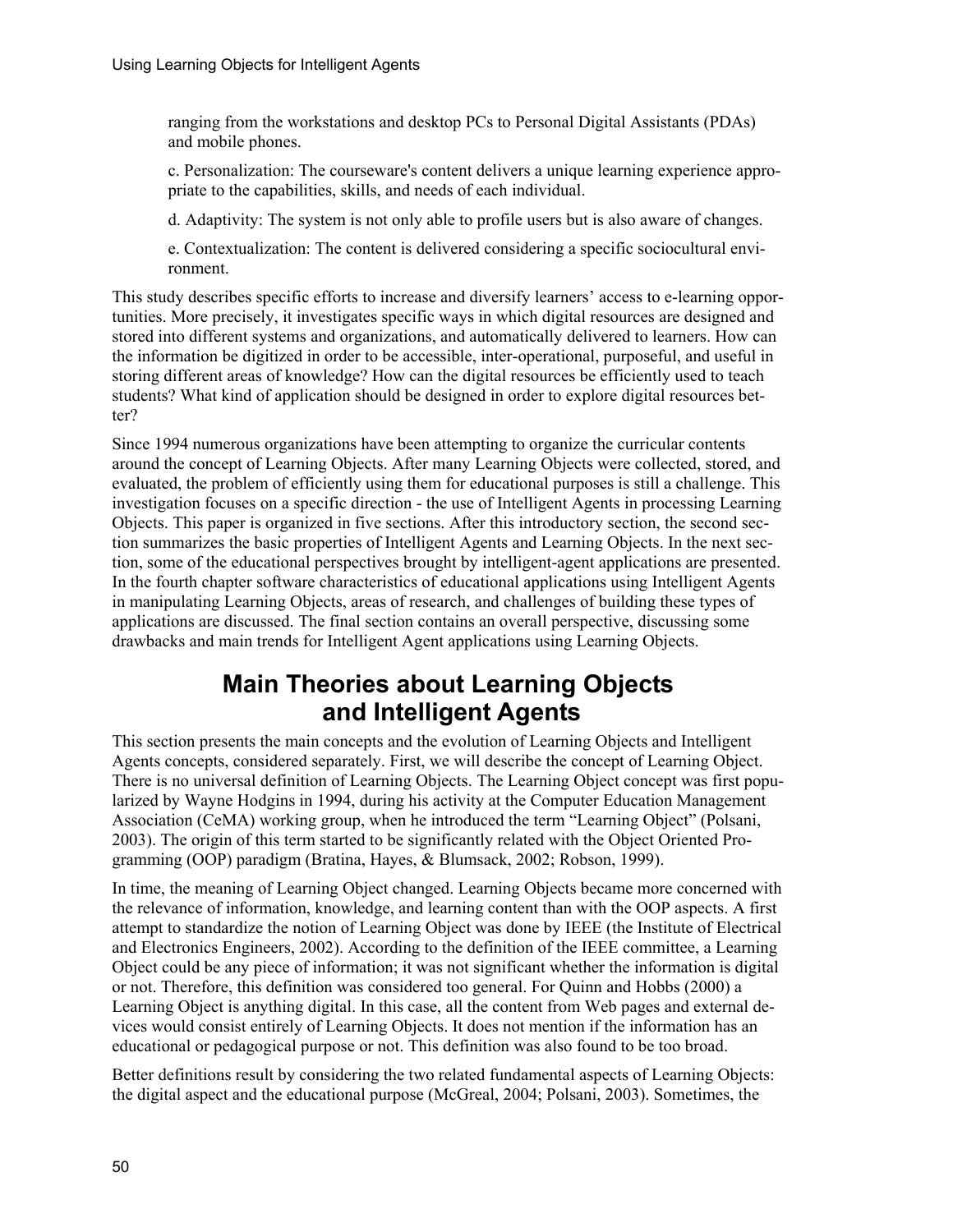definitions of a Learning Object are associated only with specific pedagogical ways of delivering the content. For instance, for Corporate Communications Interactive (CCI) (2001), a Learning Object is basically a pedagogical item consisting of text, image, sound, and multimedia. In order to be considered a "Learning Object", the item should be "tight", self-contained, and have multimedia teaching modules. For them, a typical module should comprise the following: an overview, a challenge, a lesson, a test, and a summary.

Today there are many standards for Learning Objects, which give them a large audience to users. From the most widespread standards we could mention:

a. IEEE Learning Object Metadata (LOM) (IEEE, 2002). This was the first important standard created for the purpose of defining metadata for Learning Objects. Almost all implementations refer to this standard although the model is considered now too simplistic and outdated.

b. The Dublin Core Initiative (DC) (2006) is a 15-element set intended to define and facilitate the discovery of electronic resources. This format was widely accepted by a large number of librarians and digital libraries.

c. Educational Modeling Language (EML) was developed by the Open University of the Netherlands. It is characterized as "XML style" for defining different fields designed for providing presentations in education and training processes (Koper & Manderveld, 2004).

d. Synchronized Multimedia Integration Language (SMIL) was developed by the World Wide Web Consortium (W3C), (2005). SMIL was designed to facilitate a wider authoring for multimedia presentations over the Web. This standardization was adopted by the World Wide Web Consortium and is an easy-to-learn XML-style, allowing easy design of multimedia presentations.

e. Sharable Content Object Reference Model (SCORM) was introduced by the Advanced Distributed Learning Initiative (ADL, 2004) and supported by powerful organizations. Although there are many fields required to be completed and it is considered by many to be difficult, this implementation is considered very consistent by experts. This standard is today the most widely accepted specification in North America.

The second part of this section discusses about Intelligent Agents and their use in education. First, a general definition of Intelligent Agents is provided. According to Wooldridge and Jennings (1995), an Intelligent Agent is a program that has the followings:

a. Autonomy: Agents work on their own and have a high degree of control over their actions and internal state.

b. Social ability: Agents react with human and other agents via an agent-communication language.

c. Reactivity: Agents perceive their requests and respond in the same time to changes that occur in their environment.

d. Pro-Activeness: Agents not only perform specific tasks but they take the initiative.

Intelligent Agents can be used in many domains, such as electronic commerce, manufacturing, military, education, business, psychology, and sociology. Usually, an agent is given a very small and well-defined orientation and processing tasks in the background. In this paper the focus is more on educational agents. The focus is to provide perspectives about how agents should be designed in order to explore a learning repository with Learning Objects and to offer tutoring, mentoring, teaching, and social interactions. According to Sampson, Karagiannidis, and Kinshuk (2002), an agent has the following purposes: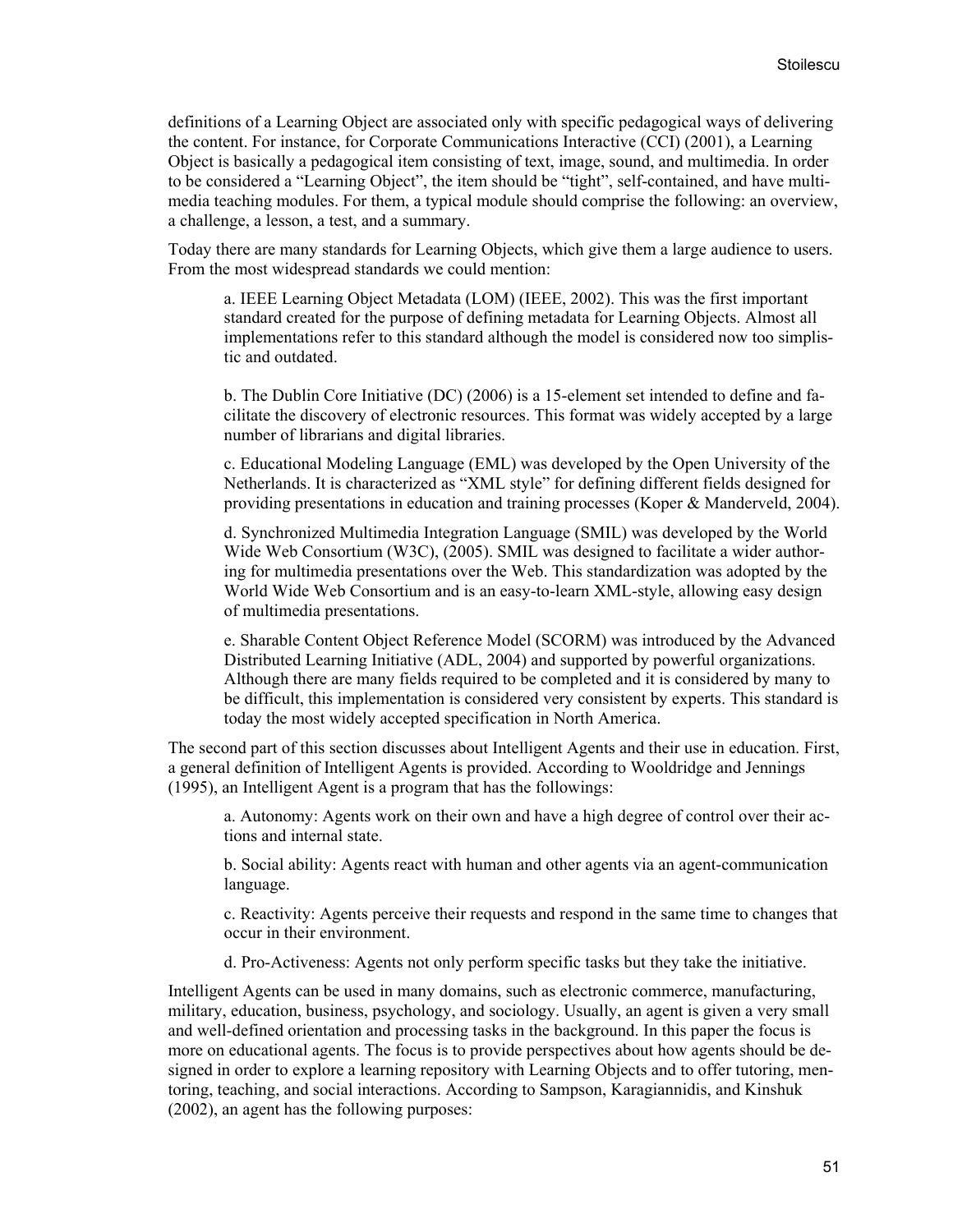- a. Information seekers;
- b. Personal assistants;
- c. Information managers;
- d. Planning agents;
- e. Coordination agents;
- f. Collaborative schedulers;
- g. User representatives.

There are many roles in which IAs can be utilized. A special subsection will describe later details about educational technological domains that incorporate intelligent-agent technologies.

## **Educational Perspectives**

This section will deal with educational perspective brought by applications using Learning Objects for Intelligent Agents. The focus of discussion will be more on educational perspectives brought by intelligent-agent applications. We are interested to see what roles were implemented, what educational theories were considered, and how these were modeled.

### *Educational Aspects Modeled by Intelligent Agents*

Learning theories and cognitive styles were discovered earlier than Learning Management Systems. From all educational models, it was important to select those which offered the possibility of being easily implemented by using software simulations. Hawryszkiewycz (2007) offered some insights about modeling and implementing flexible learning processes. In fact, there are many educational models offering a diverse software modeling perspectives for agents, which became a dominant tendency of the new generation of learning systems.

The education community advocates two distinct learning strategies: the objectivist model and the constructivist model (Jonassen, Davidson, Collins, Campbell, & Haag, 1995). The former model considers the world structured and objective. Consequently, the role of the learner is to reflect reality as presented by instructor or textbooks. In an objectivist technology model, learners are guided in a step-by-step process without considering differences for learners' backgrounds, their potentials, and their learning strategies. In contrast, the constructivist model acknowledges that a learner's reality is constructed by his or her mind. The mind is filtering the information from the world according with its subjective perspectives. A constructivist software in learning allows students to build their learning process in a personalized path, according with their personality, abilities, and goals.

People do not learn in the same way. Learners and educational technologists were not satisfied with the objective model that is based more on simulating rigid instructor tasks while the individual differences of learners are not approached. For instance, Atif, Benlamri, and Berri (2003) opted for implementing a constructivist model for learning. Winn (2002) gave a special consideration to constructivism, mentioning that this approach has a major impact in changing educational systems. In fact, in the last time constructivist frameworks have been the major trends for researchers in their effort to build performing e-learning educational systems.

Not all educational theories can be implemented in a digital format. However, there are several educational perspectives that are already implemented:

a. Multiple Intelligence (Gardner, 1993) divides learning styles as dealing with words (Verbal/Linguistic), questions (Logical/Mathematical), pictures (Visual/Spatial), music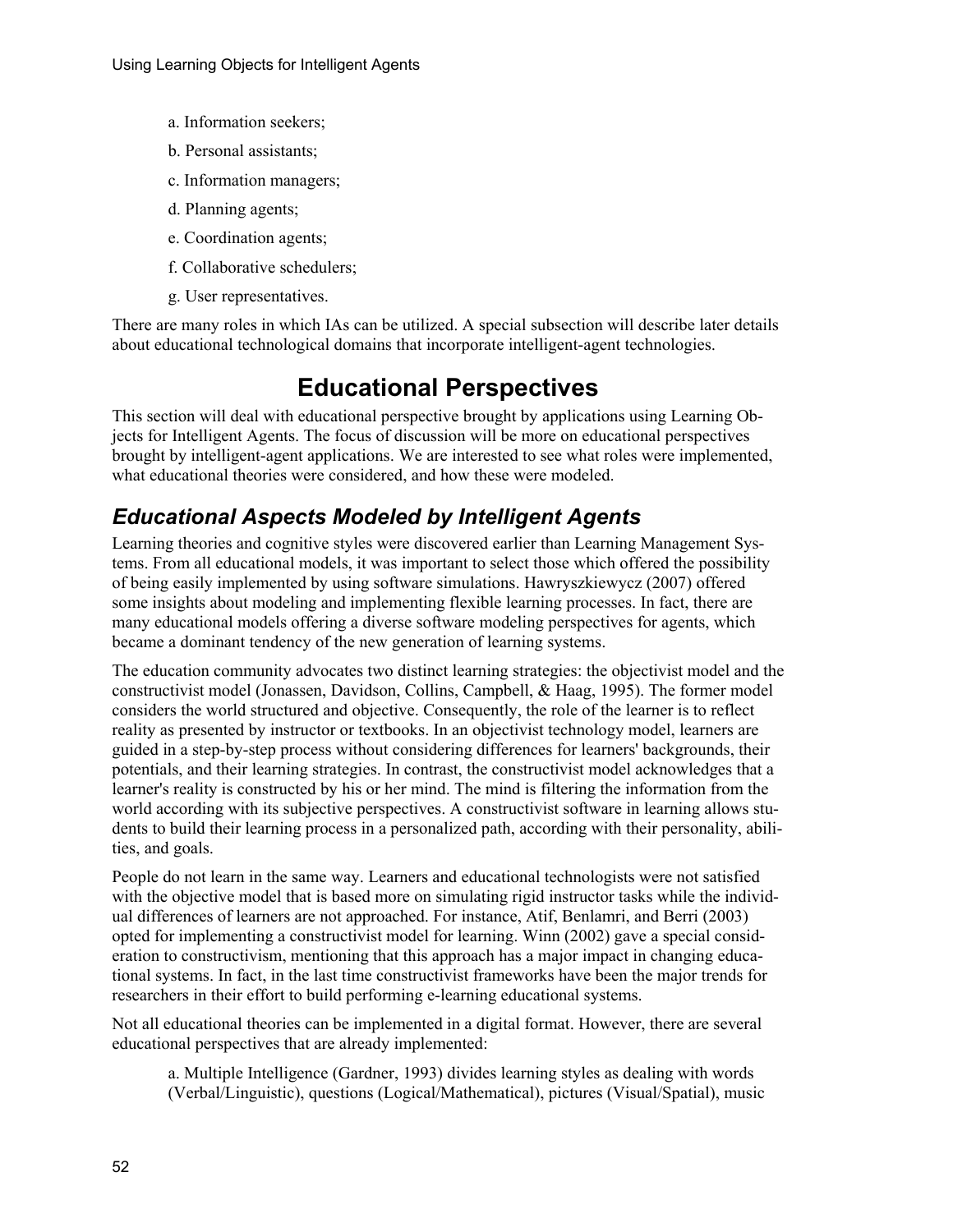(Music/Rhythmic), moving (Body/Kinesthetic), socializing (Interpersonal), and personal insights (Intrapersonal).

b. The Learning Style Inventory (Kolb, 1984) describes learning styles on a continuum running from concrete experience, through reflective observation, to abstract conceptualization, and finally active experimentation.

c. Honey and Mumford Learning Styles (Honey, 2001) describe the following main learning styles: theorist, activist, reflector, and pragmatist.

d. The Mind Style and Delineator Style of Gregorc (Gregorc, 2006) uses the following main components: abstract-sequential, abstract-random, concrete-sequential, concreterandom.

e. The Learning Style Model of Felder-Silverman (Felder & Spurlin, 2005) situates the student's learning style within a four-dimensional space, with the following four independent descriptors: sensing learners vs. intuitive learners; visual learners vs. verbal learners; active learners vs. reflective learners; sequential learners vs. global learners (Sun, Joy, & Griffiths, 2005b).

f. The Learning Orientation Theory uses three main types of learners: transforming, performing, and conforming. In order to be effective for learning, it was argued that there are three main requirements for agents as mentors: 1) regulated intelligence; 2) the existence of a persona; and 3) pedagogical control.

Dara-Abrams (2002) designed a hypermedia learning system able to explore the cognitive Theory of Multiple Intelligences in order to verify that this theory is suited to an online learning environment. The research was conducted in three stages: user characterization and understanding goals, development of prototype adaptive hypermedia framework and learning modules, and formative evaluation of prototype. The entire study was conducted online via a Web-based framework developed for the purposes of the study. The evaluation from the current research indicated that further applications of the Theory of Multiple Intelligences, the Entry Point Framework, multiple representations, and the Teaching for Understanding Framework will improve the prototype, offering rich multi-intelligent adaptive hypermedia content presentations and moving toward an implementation of "anytime, anywhere, anyone, anyhow" online learning.

Using metadata annotation, Mustaro and Silveiro (2006) proposed an implementation able to identify prime learning styles that learning objects offer, according with theoretical learning styles developed by Felder, Kolb, or Gardner. Also, Mustaro and Silveiro implemented an instructional design framework based on the theory of cognitive learning processes developed by Gagné (Gagné, Brigss, & Wager, 1992). This implementation contained nine distinct stages:

- a. Attention;
- b. Expectation;
- c. Recuperation;
- d. Selective perception;
- e. Semantic codification;
- f. Response;
- g. Reinforcement;
- h. Performance;
- i. Generalization.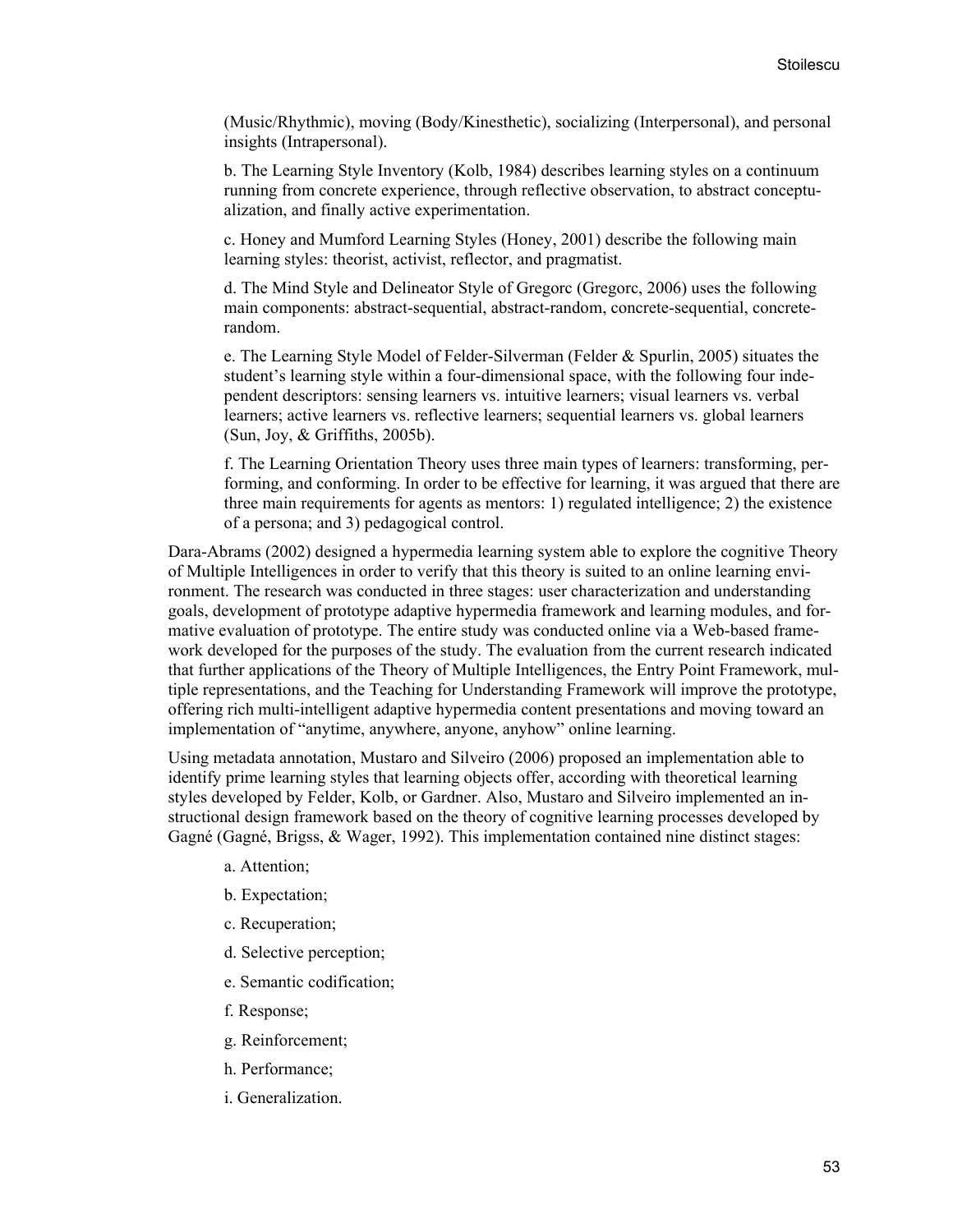### *Roles of Intelligent Agents Used in Education*

Intelligent Agents technology has been applied in a variety of educational settings:

a. Information retrieval (Hiltz & Wellman, 1997). This is often considered "the simplest" activity. In this case, agents perform searches for information, based on various criteria.

b. Processing and distributing information about students.

c. Feedback collection (Huhns & Mohamed, 1999). In this case, the system collects information about each student who participates in learning, according to their background.

d. Teaching agents (Selker, 1994). This type of agent will perform directly the act of teaching. It contains scenarios to present and deliver new content and lessons to students, keeping into account details about personal profile.

e. Agents for checking assignments. This category of agents can establish assignments with different levels of difficulty and automatically evaluate the results.

f. Agents for peer-help environments (Vassileva et al., 1999). This type of agent facilitates the interaction and the dialog with peers. It contains different scenarios to facilitate interactions.

g. Agents for providing group-support online (Whatley, Staniford, Beer, & Scown, 1999). In this case, the scenario provides both student-teacher and student-student support interactions.

h. Tutoring agents (Solomos & Avouris, 1999). This type of agent will emulate a peer-topeer tutoring style.

i. Agents for performing interactions and collaborations in a network community (Lin  $\&$ Holt, 2001). In this case, the settings have a more constructivist orientation. This type of Intelligent Agents is focused to produce more practical questions for the particular type of community, keeping into account different social aspects about community. In particular, cultural and social aspects are especially considered in this set of interactions.

Because the definition of the transfer of knowledge varies widely, it can be inferred that this model of applications that use Intelligent Agents in an educational environment is only a very general approach. More details are required in order to precisely control the creation of the contents of each educational item, to update, to modify the lessons' contents, to evaluate, and to efficiently use data. In our case, Intelligent Agents should only partially replace the role of teachers and students. The fundamental problem with which this study is concerned is to see how the combination of these two important paradigms is implemented in one application.

A general strategy in using Intelligent Agents in education was designed by Jaques, Andrade, Jung, Bordini, and Vicari (2003). According to them, an application using Intelligent Agents in an educational environment should have the following categories of agents:

- a. Diagnostic Agent;
- b. Mediating Agent;
- c. Collaboration Agent;
- d. Social Agent;
- e. Semiotic Agent.

Researchers appreciated that Intelligent Agents could be successfully used in empowering learners to use e-learning settings. For instance, Sampson et al. (2002) inferred that intelligent-agent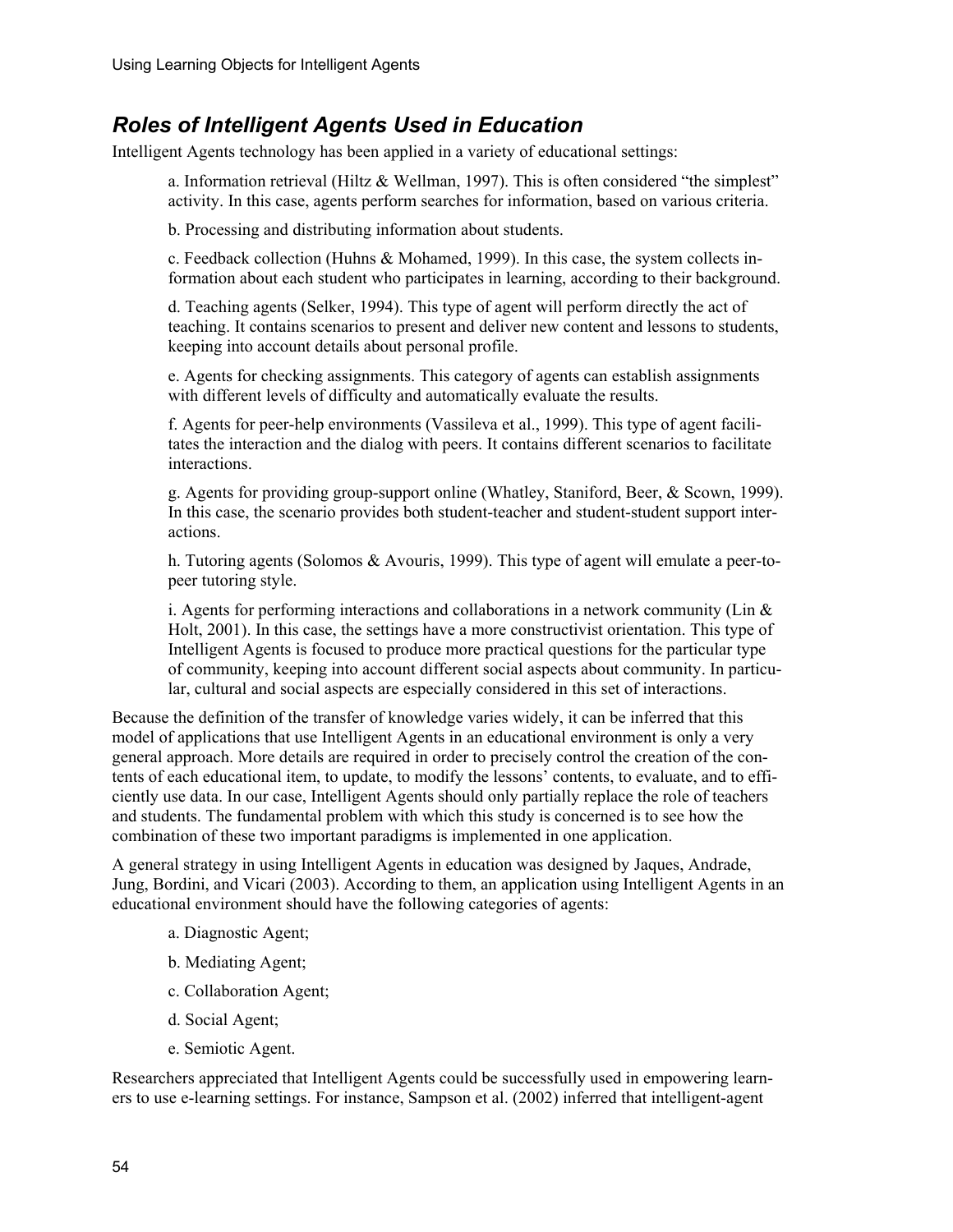technology seems to be a promising perspective in approaching educational environments, especially influenced by Internet technologies.

### **The Challenge of Building Applications Able to Efficiently Use Learning Objects**

This section details how Learning Objects facilitate Intelligent Agents in order to offer them opportunities to explore educational contexts. The architectural properties of Learning Objects are well described by Atif et al. (2003). They mentioned the fact that Learning Objects are servers as well as clients. According to Sampson et al. (2002) Intelligent Agents have four major characteristics defining their behavior:

a. Autonomy;

- b. Responsiveness or reactiveness;
- c. Pro-activeness;
- d. Social ability.

For the entire class of applications, the main challenge for researchers was to implement these requirements through the educational contexts and rules that Learning Objects offered and, in the same time, restricted the intelligent processing.

#### *Relevant Advantages of Applications Using Learning Objects*

Many researchers (e.g. Berlanga & Garcia, 2004; Or-Bach, 2004; Varlamis & Apostolakis, 2006) have identified the most important characteristics that applications using LO should possess:

a. Interoperability. For the case of learning objects, interoperability requires the instructional components developed with a set of tools and platforms to be usable in other systems and software tools. Today interoperability is required by all systems.

b. Reusability. In the case of systems using Learning Objects, reusability requires that learning systems be able to (re)integrate the instructional components into a variety of contexts, applications and systems.

c. Accessibility. In order for Learning Objects to be accessible, it is required that the localization and access of instructional materials be permitted, no matter their spatial situation. In the beginning, many people considered Learning Objects as being neutral. However, research (Friesen, 2004) has shown that Learning Objects are not neutral. They are realized by different organizations and countries for different purposes. Consequentially, often it is often necessary to verify the accessibility, the source of provenance, and the biases.

d. Durability. Supporting new technological educational systems requires maintaining compatibility with previous versions. Learning Objects have to adapt to changes in technology without it being necessary to redesign them.

e. Standardization. Standardization, especially in the Learning Objects area, requires clear specification for interoperability and processes. Standardization is extended to all aspects of the LO functionalities. However, often incomplete or unclear standards have been encountered. With all of these, in Learning Objects technology, standardization has many advantages (Varlamis & Apostolakis, 2006).

f. Manageability. For systems using Learning Objects, manageability requires tracking and setting information about the learner and the educational content.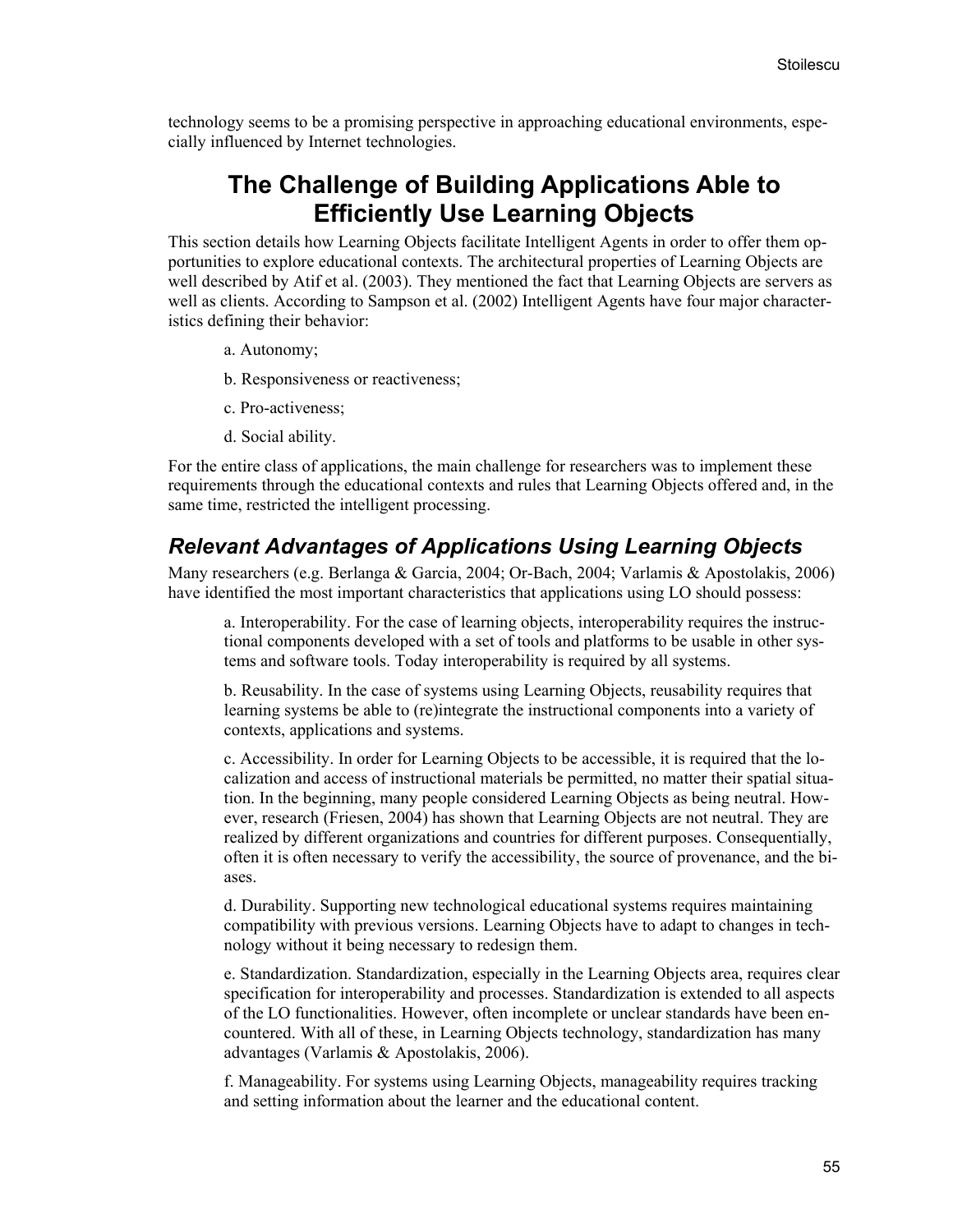### *Practical Problems in Using Learning Objects*

The first versions of software applications used Learning Objects as opaque entities, impossible to adapt to different versions of teaching styles or to learners' needs (Manouselis & Sampson, 2002). However, in the last generation of educational software projects, the tendency to particularize the product according to learning and teaching styles became general.

For instance, Atif et al. (2003) tried to provide an algorithm to construct individual learning routes that are adjusted to the learner's profile as well as open implementation able to accept integration of a large scale of learning resources. Categorization is a very important aspect in a learning system (Or-Bach, 2004). If it is only about a few courses, categorization is not difficult. However, in systems with large amount of data, there are serious problems in maintaining consistency in categorization.

Some researchers (Baylor 2000; Jaques et al., 2003) discussed social requirements that Intelligent Agents must have in order to develop educational purposes. For instance, Baylor (2000) considered incorporating usability and human-computer interaction properties, such as the anthropomorphic qualities and social relationship between learner and agent. Sun, Joy, and Griffiths (2005a) mentioned that Intelligent Agents could process Learning Objects to facilitate personalization and adaptability.

In order to offer a better feedback from students, a great number of researchers considered it essential to model, simulate, and implement the current educational theories into Intelligent Agents application. Constructivism, cognitive theories, and learning styles were intensely explored in order to improve the results of educational agents. The following section will discuss in detail educational theories implemented for educational agents.

### *Areas of Software Applications Using Intelligent Agents in Manipulating Learning Objects*

In relation to the way people use the metadata, learning object technologies can have: a) Tightly Coupled Metadata and b) Loosely Coupled Metadata. Tightly coupled metadata are more associated with software engineering, while loosely coupled metadata are associated more with the semantic Web. This is only a general approach. In fact, the use of Intelligent Agents in manipulating Learning Objects is applied in many areas of research. Sometimes, these domains do not have precise criteria to be divided. The areas of research for Intelligent Agents using Learning Objects are:

a. Instructional Systems Development (ISD) and Instructional Management Systems (IMS) (van Rosmalen et al., 2005);

b. Learning Content Management and Learning Management Systems (LMS) (Sampson et al., 2002);

c. Computer Supported Collaborative Learning (CSCL) systems (Jaques et al., 2002);

d. Community-Based Learning (CBL) (Lin & Holt, 2001; Santos, Boticario, & Barrera, 2004);

e. Cooperative Learning emulations (Lee & Geller, 2002);

f. Adaptive Strategies: Adaptive Text Presentation (ATP), Adaptive Multimedia Presentation (AMP), Adaptive Hypermedia Systems (AHS) and Web Based Adapted Educational Systems (WBAES), Adaptive and Collaborative Learning (ACL) and Adaptive Learning Systems (ALS) (Brusilovsky, 1994).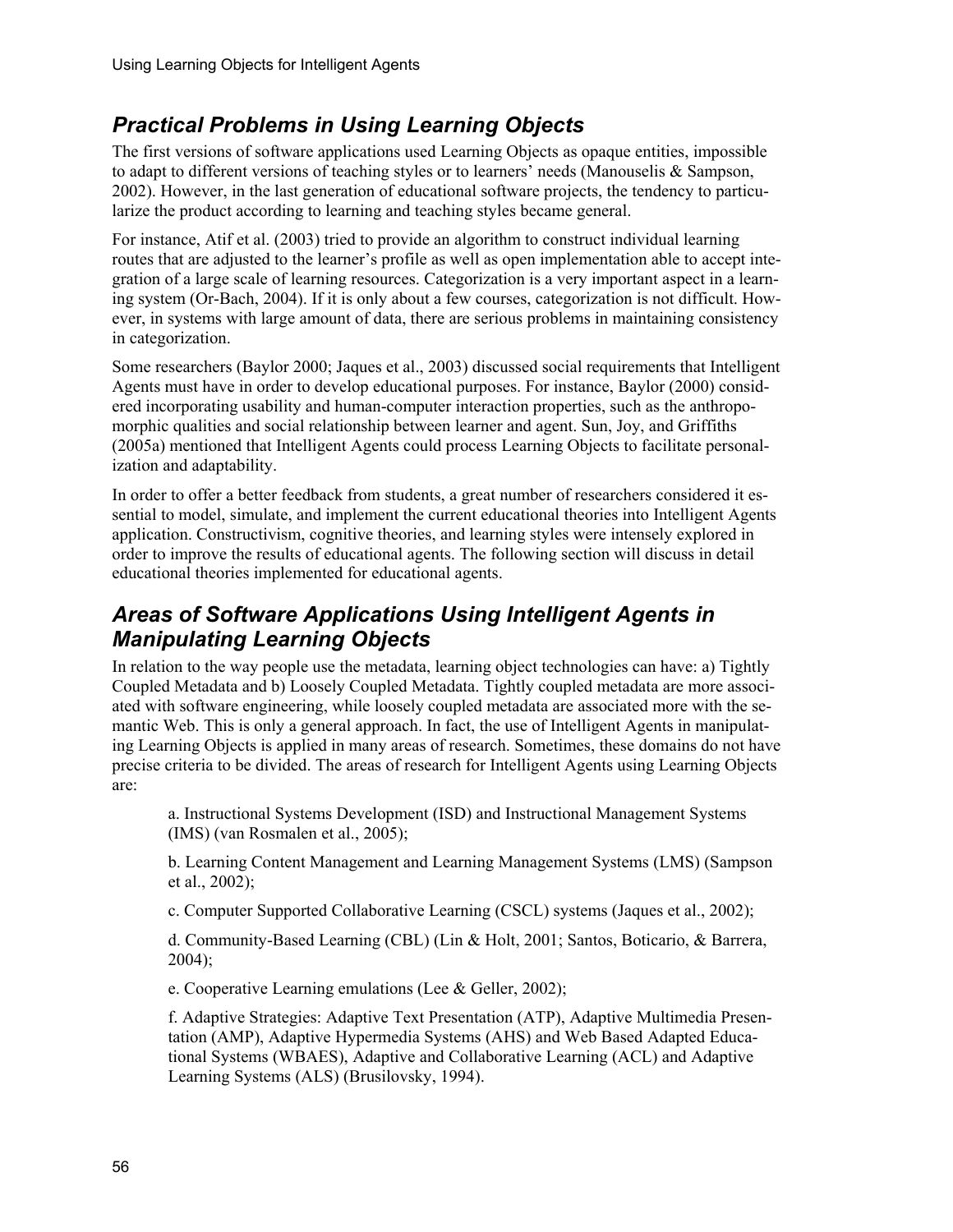g. Semantic Web (SW) (Carbonaro, Ferrini, & Zamboni, 2005; Ishaya, 2005; Stojanovic, Staab & Studer, 2001).

h. Intelligent Tutoring Systems (ITS) (Solomos & Avouris 1999);

The main question that researchers had was what are the paramount features that make a learning system intelligent? Of special interest is the area of Intelligent Tutoring Systems (ITS). ITS theory uses knowledge about domain, student, teaching strategies, evaluations, and tutoring.

One of the most important found features was adaptability. From the new domains, one of them is Adaptive Hypermedia Systems (AHS). Adaptive Hypermedia Systems apply different forms of learners' models to adapt the content and the links of the hypermedia environment. Brusilovsky (2001) offered a detailed solution about how and what can be adapted. Mainly, there are two types of taxonomy: adaptive presentation and adaptive navigation. Adaptive presentation means the adaptation of multimedia items to the specificities that the learner has. Adaptive navigation includes link hiding, link sorting, and the dynamic configuration of the map's website. For each user, AHS builds a model according with the user's goals, preferences, and knowledge. More specifically, the links from each hypermedia context are configured so that the user can use them in a personalized way, according to his or her individual profile. Users with different skills' levels of the subjects appreciate the adaptive navigation.

Intelligent-agent strategies and Learning Objects were successfully joined together in Learning Management Systems (LMS). For the purpose of providing more flexibility in LMS, Santos et al. (2004) introduced the concept of intelligent LMS (iLMS) through using an intelligent-agent strategy. Van Rosmalen et al. (2005) discussed the main tendencies of Instructional Management Systems (IMS). In relation with learning design (LD) aspect, they mentioned that IMS LD should support open frameworks for the purpose of modeling competency, collaborative learning interactions, and personalization. Intelligent Agents in teaching are used also in Computer Supported Collaborative Learning Systems (CSCL) (Jaques et al., 2002).

One of the most general domains where Intelligent Agent applications were used is Instructional Systems Development (ISD). According to van Rosmalen et al. (2005), ISD have a wide scope. For them the educational process is divided into five steps:

- a. Analysis;
- b. Design;
- c. Production;
- d. Implementation and delivery;
- e. Summative evaluation.

Marin and Hunger (2005) developed the notion of collaboration in PASSENGER, built at the University of Duisburg-Essen, Germany, for students considered low achievers. Collaborative learning is very important for it provides emotional support for students who have difficulties in their courses and helps them to deal with course's requirements and support each other. In this case, the system is an intelligent-agent application designed to support collaborative learning between two or more geographically dispersed students through e-learning.

Other important applications apply to the Semantic Web. The resources are processed to extract senses (not just words) from the documents. According to Stojanovic et al. (2001) there are important benefits of semantics facilities:

"The new generation of the web, the so-called Semantic Web, appears as a promising technology for implementing eLearning. The Semantic Web constitutes an environment in which human and machine agents will communicate on a semantic basis" (p. 1).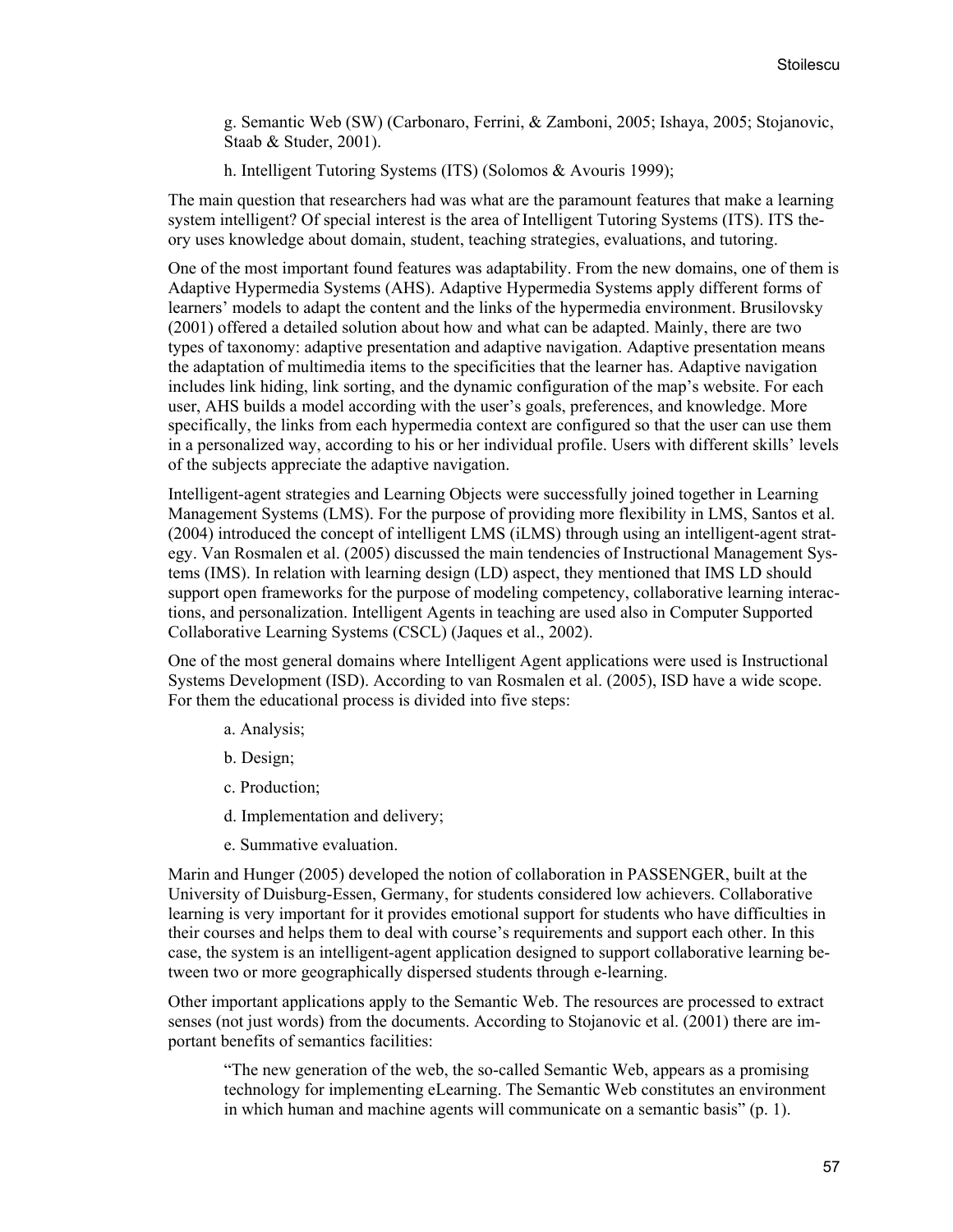In this case, the classification, recommendation, and sharing phases take advantage of the word senses to classify, retrieve, and suggest documents with high semantic relevance with respect to the student and resource models.

### *Multi-Agent Applications that Have Teaching Performing Tasks*

Samples of software application using multi-agents in manipulating Learning Objects are:

- a. KnowledgeTree (Brusilovsky, 2003);
- b. SAIL (Slotta & Aleahmad, 2007);
- c. aLFanet (van Rosmalen et al., 2005);
- d. MASPLANG (Pena, Marzo, & Rosa, 2005);
- e. Knowledge on Demand European Project (KOD) (Karagiannidis & Sampson, 2004);
- f. Agent-Based Web Learning System (ABWLS) (Huang, Cheng, & Fu, 2004);
- g. CADMOS (Retalis & Papasalouros, 2004);
- h. Collaborative and Sharable Learning system (CoSL) (Lee & Geller, 2002);
- i. Active Learning For Adaptive internet (ALFanet ) (Santos et al., 2004).

KnowledgeTree (Brusilovsky, 2003) has a distributed architecture for adaptive e-learning conceived for the reusing of educational activities. It tries to replace the monolithic structure of LMS with a community of distributed services (or Servers). The system architecture has four different types of services:

- a. Activity services;
- b. Value-adding services;
- c. Learning portals services;
- d. Student model services.

An interesting design is offered in the project SAIL (Scalable Architecture for Interactive Learning, 2006) designed by Slotta & Aleahmad (2007). SAIL uses Java-based technology and allows flexible ways to deploy curricula by using a special strategy to manipulate Learning Objects. SAIL developed its own types of items called curnits, pods, rims, and socks. A SAIL-based curriculum unit is called a curnit (word invented from "curriculum" and "unit" abridged). A curnit is an authored artifact. It has no information on its use. A curnit consists of a tree of pods. There is one root pod for the curnit and it can have any number of children, as can each child descendant.

Technologically, each pod can contains multiple JavaBeans and is the basic unit of authoring reuse. They organize bean instances, class dependencies, binary resources, and rims (see below) and they make these reusable in other curnits. Pods will be designed to support subscribed copy and prototyping; they can reference values exported from other pods which are set at pod reassembly time. In this case each separate pod can be reconstituted into the full hierarchy in the curnit. Pods are also the context of rims; these rims provide data generated during the session. Data passes through a rim into a sock. Rim is the authored artifact but sock is where data is actually stored over the course of the offering. It is a virtual container for the use of a rim by a set of users.

To make use of a curnit, an offering is created for this. More specifically, an offering defines a temporary context of the use of curnit. It specifies attributes such as ownership, access restric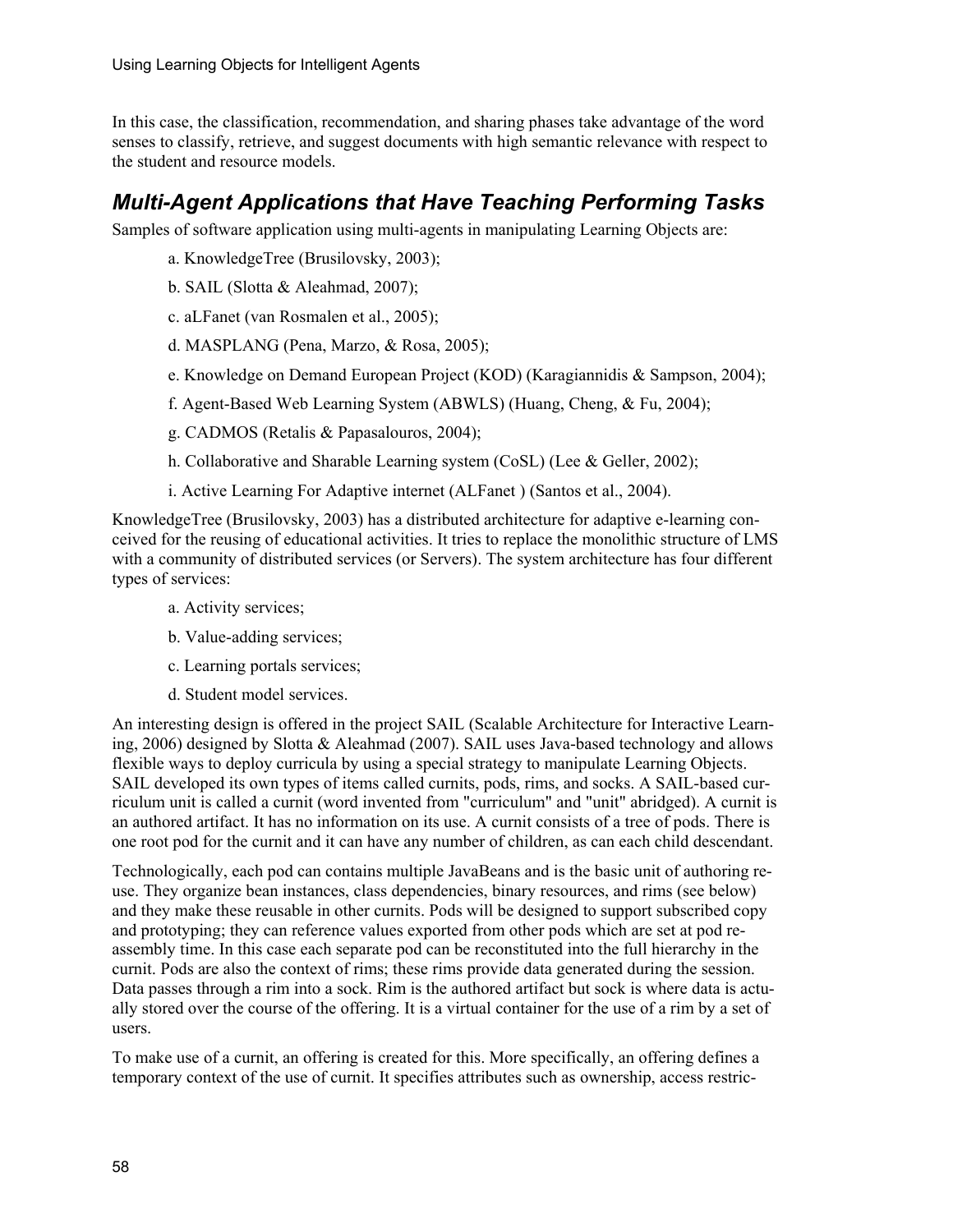tions, roles' permissions, and contexts of interaction. The offering also handles updates and modifications over the course.

## **Concluding Comments**

From the previous sections, we noticed that, based on adaptations of the e-learning model, using Intelligent Agent in processing Learning Objects should provide learning at reduced costs, increasing access to curricular knowledge, and a better accountability for learners. In this final section we will discuss some drawbacks and possible solutions and trends of these class of applications.

### *Some Critics of Intelligent Agents Implementations Using Learning Objects*

There were several discomforts and inadequacies in approaching this class of implementations. Therefore, several opinions will be considered in this section. First, there are opponents of the tendency toward standardization in education. For them, Learning Object technology is from the start considered to be a wrong choice (Friesen, 2004).

Secondly, in this paper, adaptability was considered the most important criteria in discussing Intelligent Agents in learning. This concept is still considered a new domain (van Rosmalen et al., 2005) and stirred many controversies. Adaptation procedures are still pretty clumsy; the creation, reusability and extension of learning objects are underperforming. At first sight, the adaptability pursued by Intelligent Agents seems very natural. However, as we saw in this study, it is very difficult to obtain at this moment.

Third, granularity of concepts is a serious issue when Learning Objects are discussed (Qin  $&$  Finnerman, 2002). What is the degree of granularity so that the object can be reused in a variety of situations and in a meaningful context? For Or-Bach (2004) the concept of granularity is a serious issue when Intelligent Agents tried to design learning activities involving high order skills. Fourth, nowadays even the use of electronic format is still challenging for many students (Buzzetto-More, Sweat-Guy, & Elobaid, 2007).

Fifth, today all Intelligent Agents perform far below normal teaching standards and performing applications in teaching are still missing. One of the most preeminent researchers, Brusilovsky (2003) mentioned that there are a great number of software applications for learning but too little research was dedicated to discussing their efficiency. Sixth, even if the concept of Intelligent Agent could offer a successfully potential implementation, there are researchers who are skeptical about the efficiency of Intelligent Agents in manipulating Learning Objects (Qin & Godby, 2003; Wiley, 2003). For instance, Qin and Goodby (2003) mentioned that the standards for the definition of metadata do not offer enough opportunities to fully explore the content of the associated Learning Objects. Consequentially, it can be inferred that any Intelligent Agent does not have the opportunity to explore the full value of the learning content from a Learning Object. Also, Friesen (2004) is concerned about the lack of educational meaning when the interactions or technical combinations with Learning Objects do not produce educational relevance.

Right now, there is not any popular application of Intelligent Agents using Learning Objects that has entered into the educational global mainstream. There are only projects and tests. Sometimes local solutions could not be generalized. For instance, Or-Bach (2004) recommended that the creation of metadata objects should be done by students. Of course, this tendency is welcomed as providing more hands-on experience to learners but, obviously, without an adequate supervision, inter-operability and the coherence could be easily lost in this case.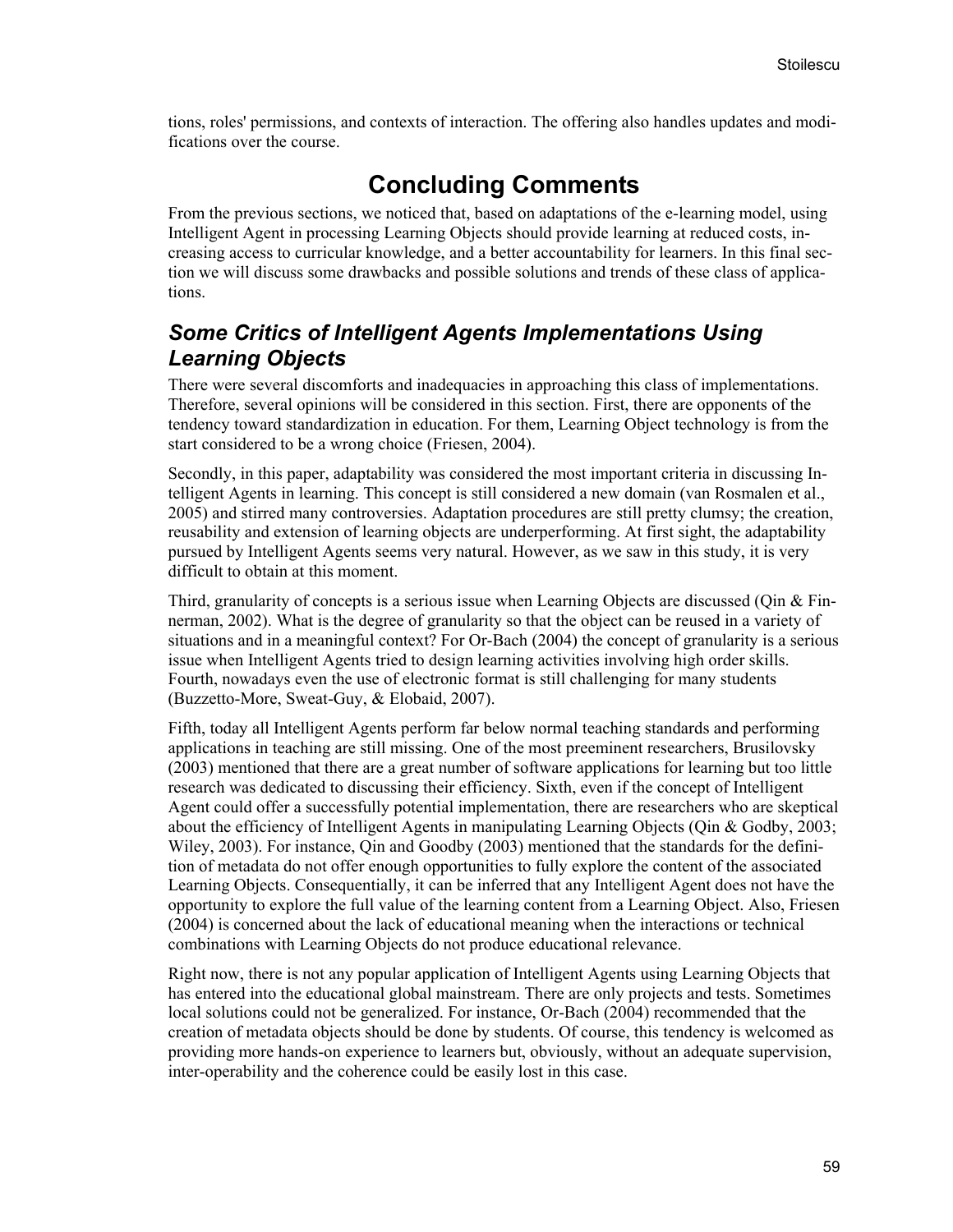Applications should ensure Web-readability and the capacity to export/import Learning Objects to different systems. In order to be able to offer improving performances for these IA applications, our educational systems should use more rigorous instructional design strategies, learning styles and cognitive learners theories. The dialogue between educators and technicians should be improved in order to obtain in-time feedback about Learning Objects and Intelligent Agents performances. A better software simulation should be designed for social interactions. Also, the applications should perform better in techniques of delivering learning towards profiling extraction by introducing a better conjunction of static and dynamic profiling mechanisms.

## *Further Trends*

As mentioned before, Intelligent Agents using Learning Objects have proved already certain advantages. Many companies and universities built new specifications that connect more specifically the two fundamental notions: Learning Objects and Intelligent Agents. For instance, some of the introduced notions are:

- a. Publisher/Subscriber Communication for Adaptive Learning (Lee et al., 2003).
- b. Agent-based Online Learning (Lin & Holt, 2001).
- c. Pedagogical Agents (Jaques et al., 2002).
- d. Agent Based Learning Objects (ABLO) (Mohammed & Mohan, 2005).
- e. Intelligent Learning Objects (ILO) (Silveira, Gomes, Pinto, & Vicari, 2004).
- e. Smart Learning Objects (SLO) (Mohan & Brooks, 2003).
- f. Adaptive Learning Objects (Brusilovsky, 2003; Mustaro & Silveira, 2006).

Another important event is the revolution produced in the software industry by services. In recent years, the notion of service became fundamental. As the service oriented paradigm became more mature, the Learning Objects paradigm started to move towards the Learning Services paradigm (Ishaya, 2005).

Future studies are required in order to evaluate the efficiency of these newly designed projects in learning services. Also, in order to connect and pool together curricular information from distant computers, new trends mentioned the great potential of the strategy of building grid learning services. According to Nkambou, Gouardères, and Woolf (2005) grid learning services provides a large range of services and resources that fully value the effects of connectivity. These would significantly improve the support for personalized access, negotiation and dialog with pervasive learning communities.

## **Acknowledgments**

I would like to thank Dr. Ziad Kobti and Dr. Richard Frost who encouraged and helped me in this research and also to all those who gave me feedback from my presentations of this project at conferences, especially the Association for the Advancement of Computing in Education (AACE-Elearn, Quebec 2007) and International Association for Development of the Information Society-Intelligent Systems and Agents (IADIS-ISA, Lisbon 2007).

## **References**

ADL (2004). Advanced Distributed Learning. Retrieved January 10, 2007 from [www.adlnet.org](http://www.adlnet.org/)

Atif, Y., Benlamri, R., & Berri, J. (2003). Learning objects based framework for self-adapting learning. *Education and Information Technologies*, *8*(4), 345-368.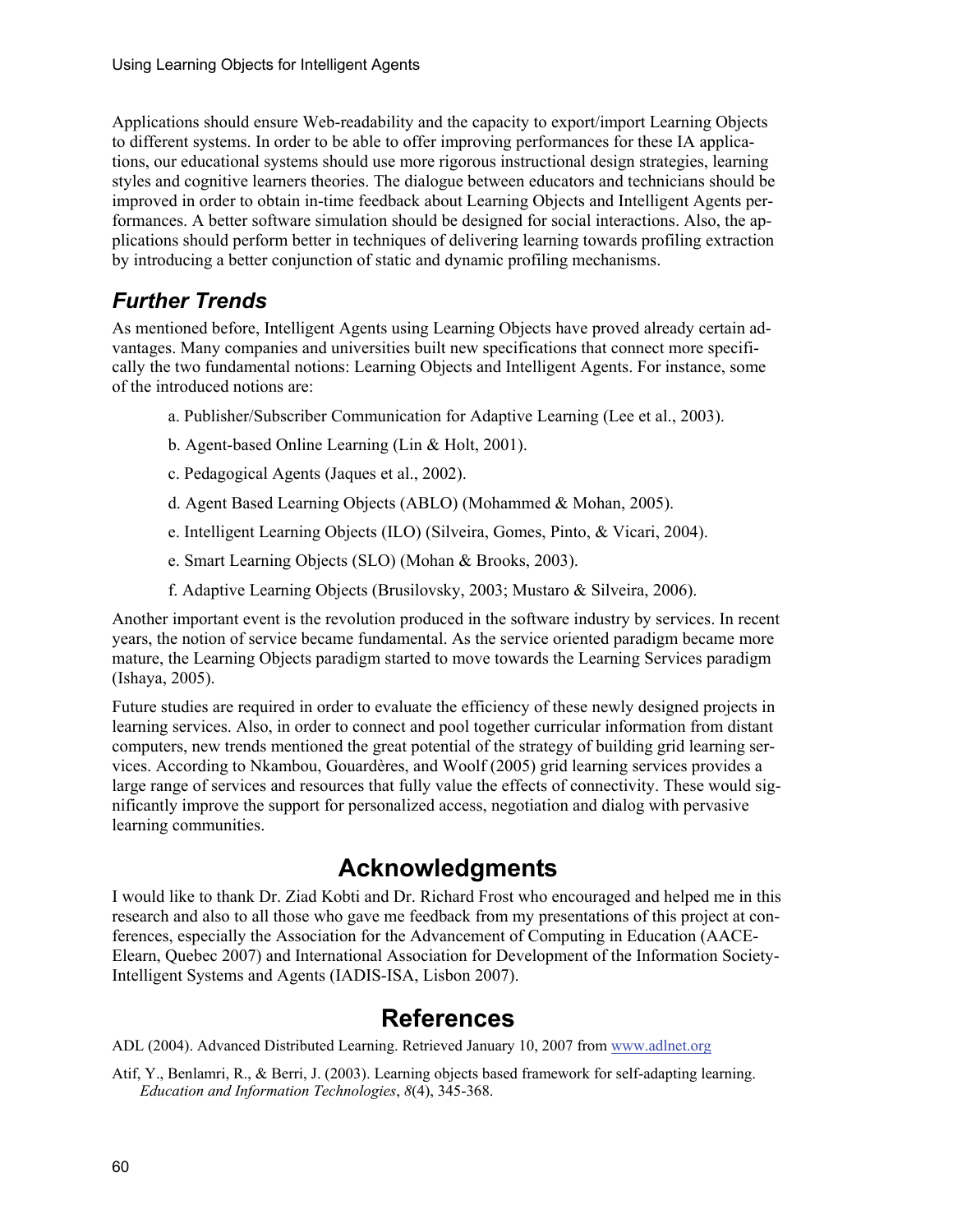- Baylor, A. (2000). Beyond butlers: Intelligent agents as mentors. *Journal of Educational Computing Research, 22*(4), 373-382.
- Berlanga, A., & García F. J. (2004). Towards adaptive learning designs. In P. De Bra & W. Nejdl (Eds.), *Adaptive hypermedia and adaptive web-based systems* (pp. 372-375). Springer-Verlag: Berlin.
- Bratina, T., Hayes, D., & Blumsack, S. (2002). Preparing teachers to use learning objects. *The Technology Source*, November/December. Retrieved May 10, 2006 from <http://technologysource.org/?view=article&id=242>
- Brusilovsky, P. (1994). Student model centered architecture for intelligent learning environment. *Proceedings of the Fourth International Conference on User Modeling. MITRE*, Hyannis, MA, (pp. 31- 36). Retrieved May 10, 2006, from<http://www2.sis.pitt.edu/~peterb/papers/UM94.html>
- Brusilovsky, P. (2001). Adaptive hypermedia. *User Modelling and User-Adapted Interaction*, *11*, 87–110.
- Brusilovsky, P. (2003) A component-based distributed architecture for adaptive Web-based education. In U. Hoppe, F. Verdejo, & J. Kay (Eds.), *Artificial intelligence in education: Shaping the future of learning through intelligent technologies. Proceedings of AI-ED'2004*, Sydney, Australia, July 20-24, (pp. 386-388), Amsterdam: OIS Press.
- Buzzetto-More, N., Sweat-Guy, R., & Elobaid, M. (2007). Reading in a digital age: E-books are students ready for this learning object? *Interdisciplinary Journal of Knowledge and Learning Objects*, *3*, 239- 250. Retrieved December 21, 2007 from<http://ijklo.org/Volume3/IJKLOv3p239-250Buzzetto.pdf>
- Carbonaro, A., Ferrini, R., & Zamboni, M. A. (2005). Considering semantic abilities to improve a webbased distance learning system. *Proceedings of the International Workshop Held in conjunction with the 16th ACM Conference on Hypertext and Hypermedia (HT'05)* Salzburg, Austria, (pp. 27-32).
- Corporate Communications Interactive [CCI]. (2001). *Corporate Communications Interactive eSchool Learning Object Framework.* (White Paper). Retrieved April 10, 2006 from <http://www.softchoice.com/services/training/pdf/lofwhitepaper.pdf>
- Dara-Abrams, B. P. (2002). *Applying multi-intelligent, adaptive hypermedia to online learning*. Unpublished doctoral dissertation, Union Institute and University Graduate College, UK.
- The Dublin Core Initiative [DC]. (2006). *The Dublin Core Initiative Standardization*. Retrieved June 3, 2006 from [http://www.dublincore.org](http://www.dublincore.org/)
- Felder, R. M., & Spurlin, J. E. (2005). Applications, reliability, and validity of the index of learning styles. *International Journal of Engineering Education*, *21*(1), 103-112.
- Friesen, N. (2004). Three objections to learning objects and e-learning standards. In R. McGreal (Ed.), *Online education using learning objects* (pp. 59-70). London: Routledge.
- Gagné, R. M., Brigss, L. J. & Wager, W. (1992). *Principles of instructional design*. Orlando, FL: Harcourt Brace Jovanovich College Publishers.
- Gardner, H. (1993). *Intelligence reframed: Multiple intelligences for the 21st century.* NY: Basic Books.
- Gregorc, A. F. (2006). *The mind style and delineator style of Gregorc instrument.* Retrieved May 14, 2006 from: <http://www.gregorc.com/instrume.html>
- Hawryszkiewycz, I. T. (2007). An engagement model for learning: Providing a framework to identify technology services. *Interdisciplinary Journal of Knowledge and Learning Objects*, *3*, 219-228. Retrieved December 24, 2007 from <http://www.ijklo.org/Volume3/IJKLOv3p219-228Hawr366.pdf>
- Hiltz, S. R., & Wellman, B. (1997). Asynchronous learning networks as a virtual classroom. *Communications of the ACM*, *40*(9), 44-49.
- Honey, P. (2001). *Honey and Mumford learning styles questionnaire.* Retrieved April 22, 2006 from the *PeterHoney Learning Web site:* <http://www.peterhoney.com/product/learningstyles>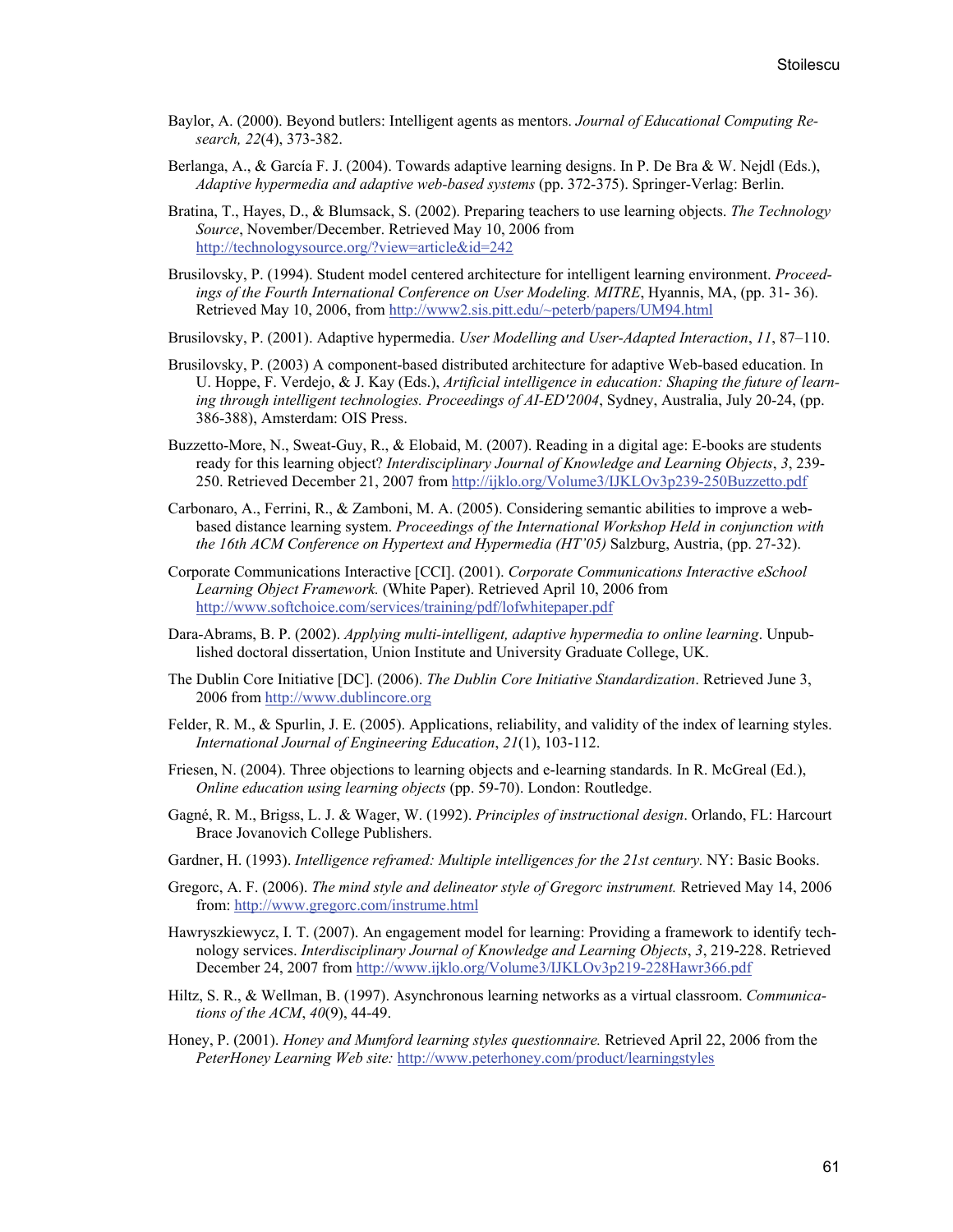- Huang, Y. M., Cheng, J. N. W., & Fu, K. T. C. H. (2004). Agent-based web learning system. *IEEE Computer Society-Technical Committee on Learning Technology (TCLT), Learning Technologies Newsletter*, April, 37-41.
- Huhns, M., & Mohamed, A. (1999). Benevolent agents. *IEEE Internet Computing*, *3*(2), 96-98.
- Institute of Electrical and Electronics Engineers, Inc. [IEEE]. (2002). *Standard for Learning Object Metadata (LOM*). Retrieved April 23, 2006 from IEEE Web site [http://ltsc.ieee.org/wg12/files/LOM\\_1484\\_12\\_1\\_v1\\_Final\\_Draft.pdf](http://ltsc.ieee.org/wg12/files/LOM_1484_12_1_v1_Final_Draft.pdf)
- Ishaya, T. (2005). Ontologies for semantic integration of multimedia e-learning services. Computer systems and applications. *Proceedings to the 3rd ACS/IEEE International Conference* (pp. 883-888).
- Jaques, P., Andrade, A., Jung, J., Bordini, R., & Vicari, R. (2002). Using pedagogical agents to support collaborative distance learning. *Proceedings of the CSCL 2002, University of Colorado, Boulder*.
- Jonassen, D., Davidson, M., Collins, M., Campbell, J. & Haag, B. (1995). Constructivism and computer mediated communication in distance education. *American Journal of Distance Education*, *9*, 7–25.
- Karagiannidis, C., & Sampson, D. (2004). Adaptation rules relating learning styles research and learning objects meta-data. Workshop on individual differences in adaptive hypermedia. *Proceedings to the 3rd*  International Conference on Adaptive hypermedia and Adaptive Web-based Systems, August, Eindhoven.
- Kolb, D. A. (1984). *Experiential learning: Experience as the source of learning and development*. Englewood Cliffs, NJ: Prentice-Hall.
- Koper, R., & Manderveld, J. (2004). Educational modeling language: Modeling reusable, interoperable, rich and personalized units of learning. *British Journal of Educational Technology*, *35*(5), 537-551.
- Lee, Y., & Geller, J. (2002). A component-based architecture for adaptive, collaborative web-based learning. *Proceedings from the First International Conference on Web* (pp. 203-215).
- Lee, Y., Junginger, M., & Geller, J. (2003). High performance publisher/subscriber communication for adaptive, collaborative Web-based learning. *Journal of Distributed Education Technology*, *1*(3), 14-27.
- Lin, F., & Holt, P. (2001). Towards agent-based online learning. *Proceedings of the Fourth International Conference IASTED on Computer and Advanced Technology in Education (CATE).* Banff, Canada, June, (pp. 124-129).
- Manouselis, N., & Sampson, D. (2002) Dynamic knowledge route selection for personalized learning environments using multiple criteria. *Proceedings of the IASTED International Conference on Applied Informatics* (pp. 351–356).
- Marin, B. F., & Hunger, A. (2005). Intelligent Agents: A new paradigm to support collaborative learning in distance education systems. *Learning Technology Newsletter, 7*(2), 18-20.
- McGreal, R. (2004). Learning objects: A practical definition. *International Journal of Instructional Technology and Distance Learning, 1*(9), 21-32. Retrieved January 16, 2008 from [http://www.itdl.org/Journal/Sep\\_04/article02.htm](http://www.itdl.org/Journal/Sep_04/article02.htm)
- Mohammed, P., & Mohan, P. (2005). Agent based learning objects on the educational semantic web. *Proceedings of the Second Conference in Intelligent Interactive Learning Object Repositories*. Retrieved June 3, 2006 from [http://www.lornet.org/presentation\\_i2lor\\_05/papers/i2lor05-14.pdf](http://www.lornet.org/presentation_i2lor_05/papers/i2lor05-14.pdf)
- Mohan, P., & Brooks, C. (2003). Learning objects on the semantic web. *Proceedings of ICALT* (pp. 195- 199). Athens, Greece.
- Mustaro, P .N., & Silveira, I. F. (2006) Learning objects: Adaptive retrieval through learning styles. *Interdisciplinary Journal of Knowledge and Learning Objects*, *2*, 35-46. Retrieved December 21, 2007 from <http://ijklo.org/Volume2/v2p035-046Mustaro.pdf>
- Nkambou, R., Gouardères, G., & Woolf, B. P. (2005). Toward learning grid infrastructures: An overview of research on grid learning services. *Applied Artificial Intelligence, 19*(9/10), 811-824.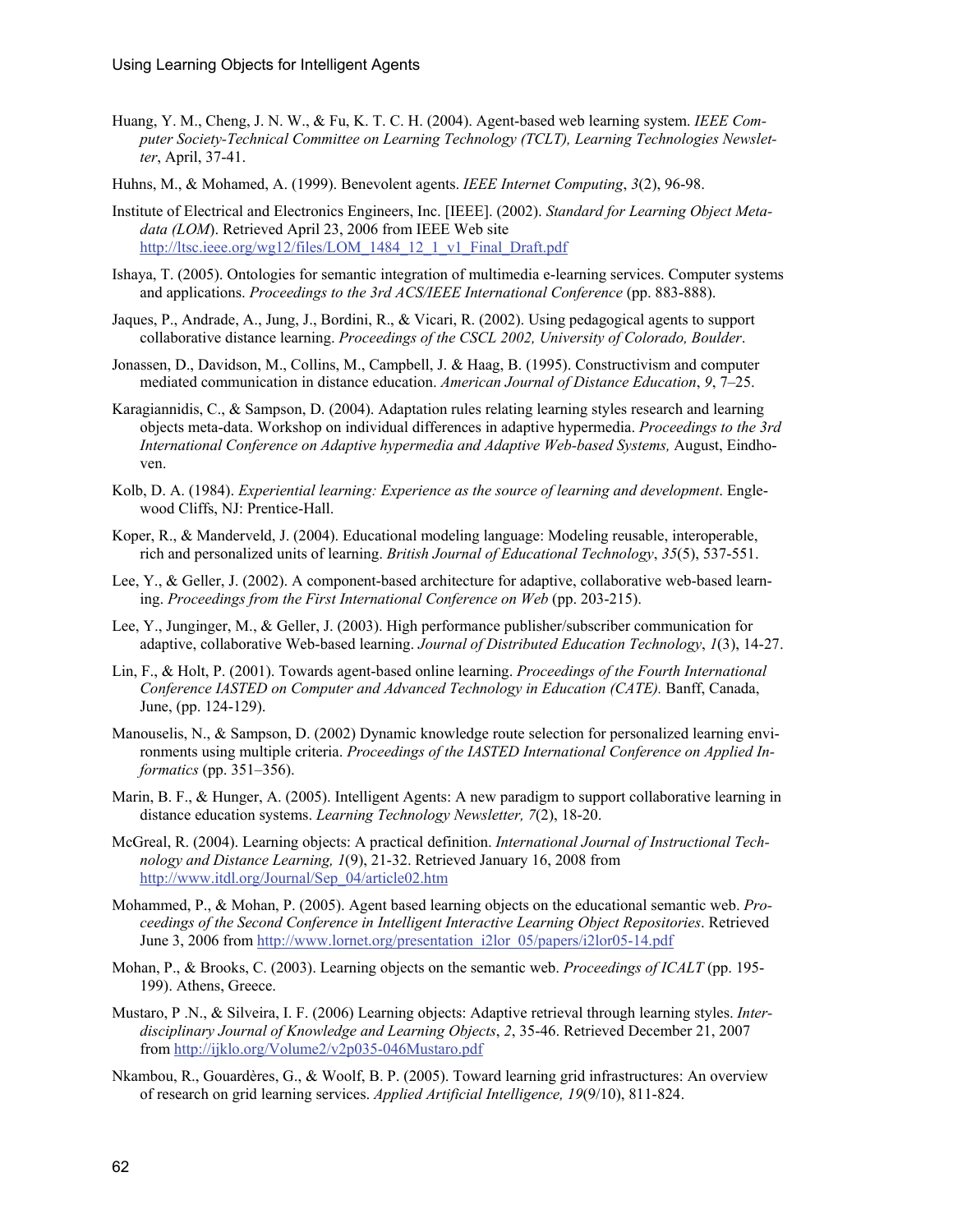- Or-Bach, R. (2004). Learning objects and metadata From instructional design to a cognitive tool. In P. Kommers & G. Richards (Eds.), *Proceedings of AACE-World Conference on Educational Multimedia, Hypermedia and Telecommunications* (pp. 2260-2263); Chesapeake, VA.
- Qin, J., & Finnerman, C. (2002). Ontological representation of learning objects. *Proceedings of the Workshop on Document Search Interface Design and Intelligent Access in Large-Scale Collections, JCDL' 02*, July, Portland, OR. Retrieved 7 May, 2007 from<http://xtasy.slis.indiana.edu/jcdlui/uiws.html>
- Qin, J., & Godby, J. (2003). Incorporating educational vocabulary in learning object metadata schemes. *Proceedings of Research and Advanced Technology for Digital Libraries 7th European Conference*, ECDL 2003, Trondheim, Norway, (pp. 52-57).
- Quinn, C. & Hobbs, S. (2000). Learning objects and instructional components. *Educational Technology and. Society*, *3*(2). Retrieved January 4, 2005 from [http://ifets.ieee.org/periodical/vol\\_2\\_2000/discuss\\_summary\\_0200.html](http://ifets.ieee.org/periodical/vol_2_2000/discuss_summary_0200.html)
- Pena, C. I., Marzo, J. L., & de la Rosa, J. L. (2005). Intelligent agents to improve adaptability in a webbased learning environment. In C. Ghaoui, M. Jain, V. Bannore, & L. C. Jain (Eds.), *Knowledge-based virtual education; Studies in fuzziness and soft computing,* (Vol. 178, pp. 141-170). Springer Berlin: Heidelberg.
- Polsani, P. R. (2003). Use and abuse of reusable learning objects. *Journal of Digital Information, 3*(4). Retrieved April 14, 2006 from<http://jodi.ecs.soton.ac.uk/Articles/v03/i04/Polsani>
- Retalis, S., & Papasalouros, A. (2004). Yet another approach to support the design process of educational adaptive hypermedia applications. *Proceedings to the Third International Conference on Adaptive Hypermedia and Adaptive Web-Based Systems*, University of Technology, Eindhoven, (pp. 19-28).
- Robson, R. (1999). *Object-oriented Instructional Design and Web-based Authoring.* Retrieved May 14, 2006 from<http://robby.orst.edu/papers/objectoriented.html>
- Sampson, D., Karagiannidis C., & Kinshuk. (2002). Personalized learning: Educational, technological and standardization perspective. *Interactive Educational Multimedia*, *4*, 24-39.
- Santos, O. C., Boticario, J. G., & Barrera, C. (2004). A machine learning multi-agent architecture to provide adaptation in a standard-based learning management system (WSEAS). *Transactions on Information Science and Applications*, *1*(1), 468-473.
- Scalable Architecture for Interactive Learning [SAIL]. (2006). Retrieved June 22, 2006, from <http://www.telscenter.org/confluence/display/SAIL/Home>
- Selker, T. (1994). Coach: A teaching agent that learns. *Communications of ACM*, *37*(7), 92-99.
- Silveira, A. R., Gomes, R. E., Pinto, H. V., & Vicari, R. M. (2004). Intelligent learning objects: An agent based approach of learning objects. *Proceeding of Seventh International Conference in Intelligent Tutoring Systems*, Maceio, Algoas, Brazil, (pp. 886-888).
- Slotta, J. D., & Aleahmad, T. (2007). *Challenges to technology enhanced learning-The case for open source and content communities*. Retrieved December 22, 2007 from <http://www.telscenter.org/confluence/download/attachments/7/SlottaAleahmadv5.pdf>
- Solomos, K., & Avouris, N. (1999). Learning from multiple collaborating intelligent tutors: An agent-based approach. *Journal of Interactive Learning Research*, *10*(3/4), 243-262.
- Stojanovic, L., Staab, S., & Studer, R. (2001). eLearning based on the semantic web. *Proceedings of the World Conference on WWW and the Internet (WebNet),* Orlando, Florida, (pp. 325-334).
- Sun, S., Joy, M., & Griffiths, N. (2005a). An innovative style of learning objects and learning style pedagogic systems. *Proceedings from the 6th Annual Conference for the Higher Education Academy Subject Network for Information and Computer Science* (pp. 115-119).
- Sun, S., Joy, M., & Griffiths, N. (2005b). To support adaptivity in agent-based learning systems The use of learning objects and learning styles. *Proceedings of the 5th IEEE International Conference on Advanced Learning Technologies (ICALT 2005)*, Kaohsiung, Taiwan, (pp. 846-847), IEEE Press.